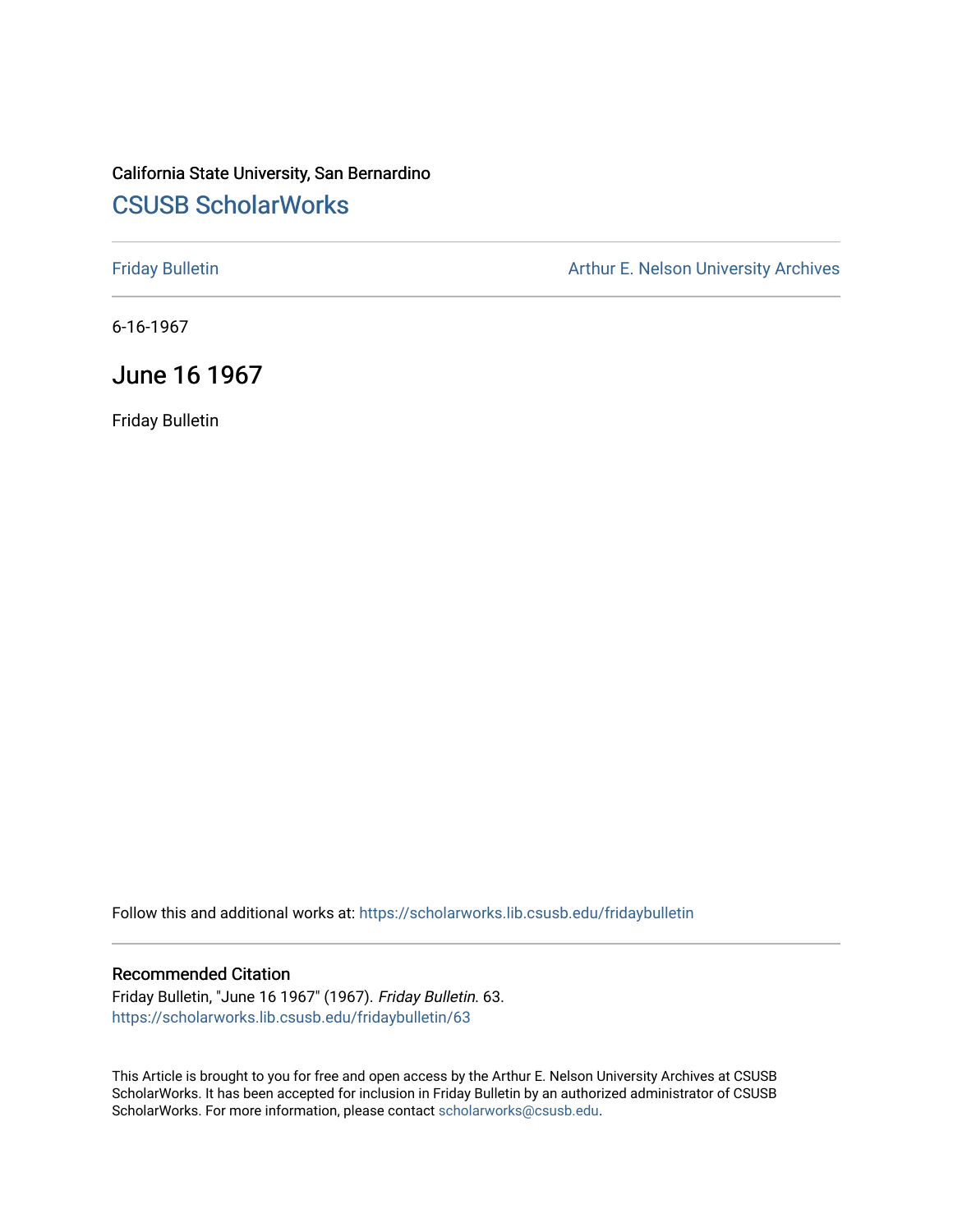# *n*  $\overline{A}$  **0**  $\overline{A}$  **.**  $\overline{A}$  **i**

## AT SAN BERNARDINO

June 16, 1967.

**<sup>i</sup>'-l " t V ' V S-,** 

' " V '"' "vi '\*T3I

乳

 $\mathbf{g}_{\perp}$ 

*'f* ^1

*r>.* ."•ii'

**4- If** 

11  $6. r \frac{3}{4}$ 

## The BULLETIN

### COMMENCEMENT

VIR .

Over 750 attended the first Commencement for this campus last Saturday evening. Although the sky remained overcast, the outdoor ceremony escaped the hazards of rain and heat. Honors were announced by Dean Scherba for Geraldine Ruth Brame, Charlene Kaye DeBranch, Charlen Lider, Aletha Lorber and Claudia Peterson<sup>-2</sup> all married women. The President's Reception afterwards added an especially cordial touch for the many visitors. to our campus. Mrs.!LiTa Flemi#g in the Activities and Housing Qffice <sup>62</sup> managed many of the arrangements for this.  $\ast$  add Doutch Wiseles

### **'BOARD OF TRUSTEES**

The Board of Trustees of the California State Colleges will meet on the San Diego State College campus on June 21 and 22,

## **FCOLLEGE CATALOGUE**

**The** 1967-68 College Catalogue is now'available in the Admissions, Office, The decision not to charge for catalogues this year was made in the Chance... **Alor's Office.**  $\frac{1}{2}$  is the state of the state of  $\frac{1}{2}$  is the state of  $\frac{1}{2}$ jV'\*

### [PARKING PERMITS ' '

The 1967-68 parking decal will be automatically issued to all staff  $\gamma$ members with their June pay checks. (PAY-DAY WILL BE JUNE 30.) Faculty members who will not be working at the College during the summer should pick up their decals at the Bursar's Office when they return to the campus in September. .All faculty members who will be on campus this summer as summer session instructors (or doing research) should call at the Eursar's Office for their 1967-68 parking decal before June 30th.

#### SUMMER SESSION

, Students Who have not pre-registered for Summer Session will.be registering on Monday, June 19th. Classes start on Tuesday.

Cafeteria hours for Summer Session will be from 7;30am. to 3:00pm.

Library hours for Summer Session will be 8:00am. to 9:00pm. for Monday through Thursday; 8:00am. to 5:00pm. on Fridays; 9:00am. to 1:00pm. bn Saturdays and 1;00pm. to 5:OOpni. on Sundays. -

**Physidal Education outdoor facilities will be available during the**  summer. All types of equipment will be loaned. Tennis shoes must be worn when the courts are used. An attendent will be on hand during the following hours to issue equipment: Monday through Friday, 8:30-5:00; evenings, 5 to **lOpm:** Saturday and Sunday, 9:30 to 5:00pm. College personnel welcome.